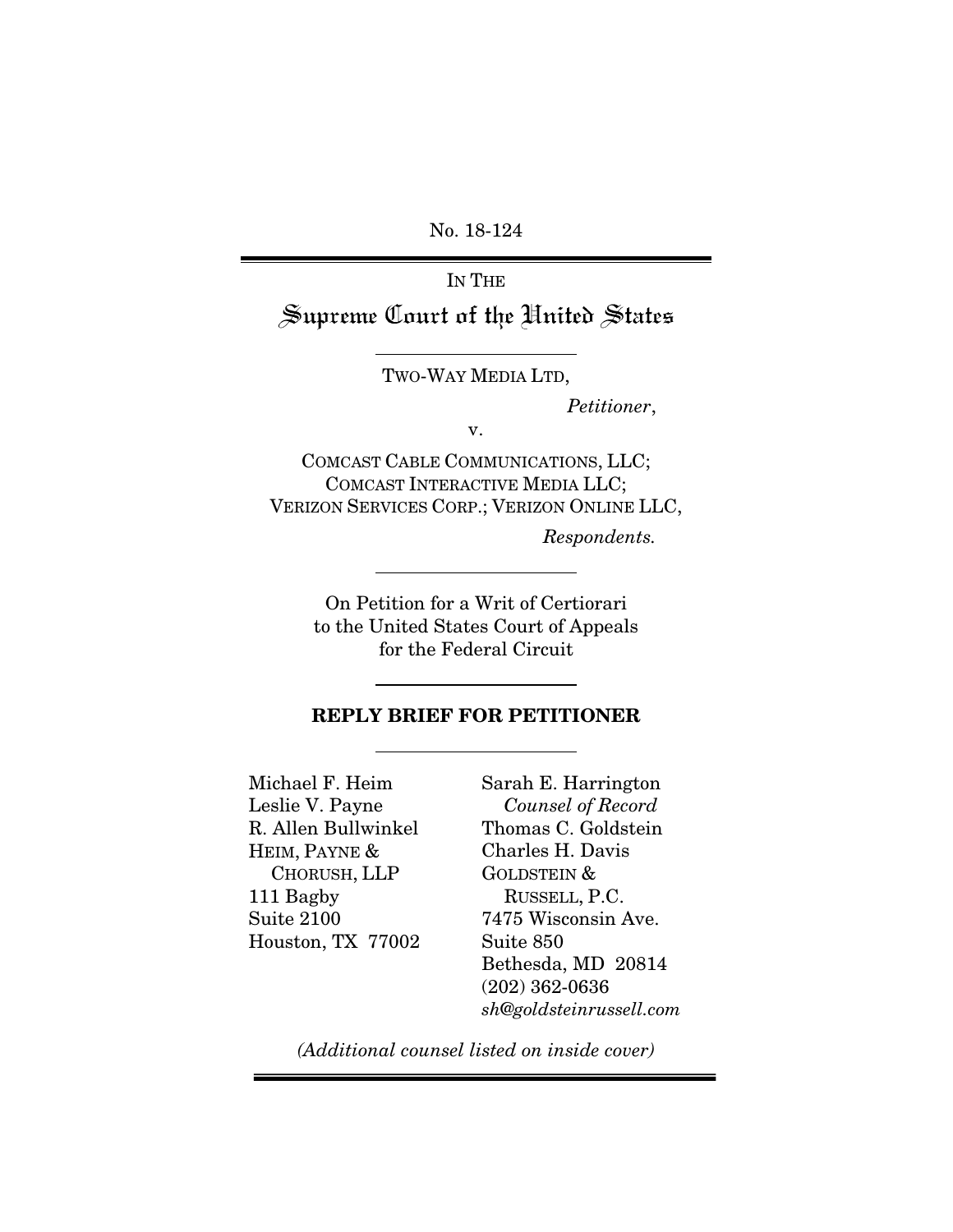Parker C. Folse, III Rachel S. Black Jenna Farleigh SUSMAN GODFREY, LLP 1201 Third Ave. Suite 3800 Seattle, WA 98101

Joseph S. Grinstein Shawn Blackburn SUSMAN GODFREY, LLP 1000 Louisiana Suite 5100 Houston, TX 77002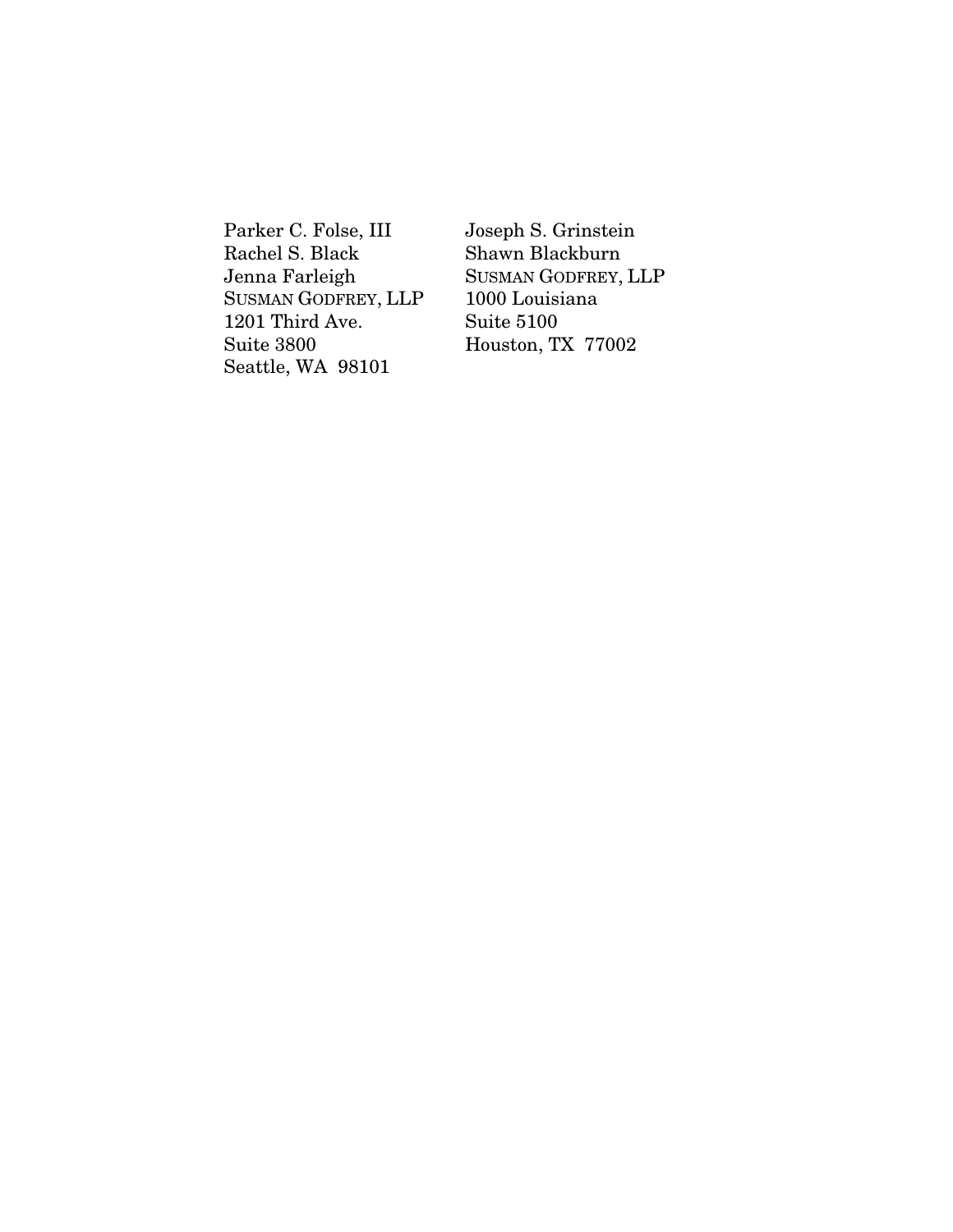# TABLE OF CONTENTS

| I. The First Question Presented Warrants   |
|--------------------------------------------|
| II. The Second Question Presented Warrants |
|                                            |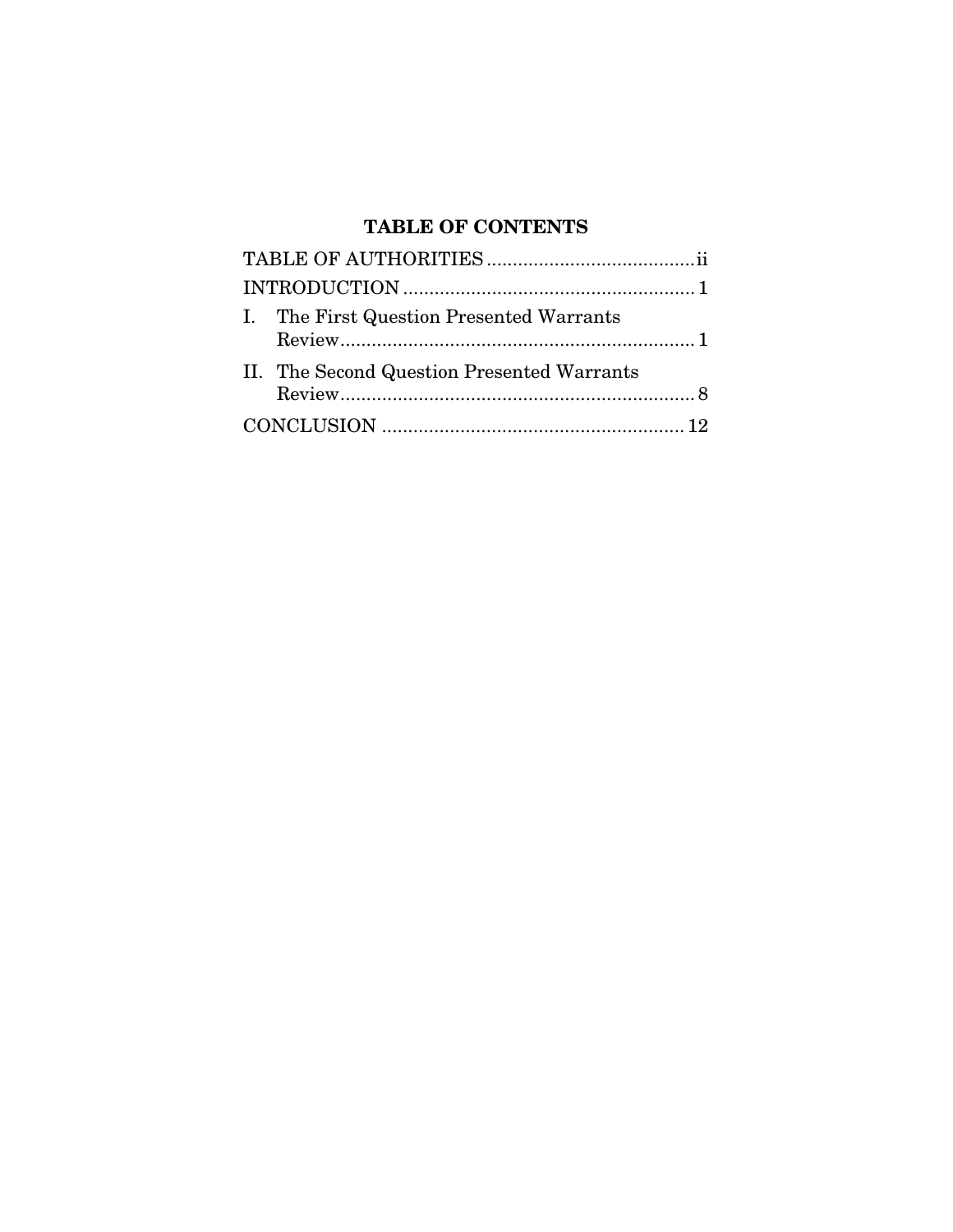## TABLE OF AUTHORITIES

### Cases

| Aatrix Software, Inc. v.                    |
|---------------------------------------------|
| Green Shades Software, Inc.,                |
| 882 F.3d 1121 (Fed. Cir. 2018)  11          |
| Aatrix Software, Inc. v.                    |
| Green Shades Software, Inc.,                |
| 890 F.3d 1354 (Fed. Cir. 2018)  11          |
| Alice Corp. v. CLS Bank Int'l,              |
|                                             |
| Amdocs (Isr.) Ltd. v. Openet Telecom, Inc., |
| 841 F.3d 1288 (Fed. Cir. 2016)  4, 5        |
| Berkheimer v. HP Inc.,                      |
| 881 F.3d 1360 (Fed. Cir. 2018)  11          |
| Bilski v. Kappos,                           |
|                                             |
| Exergen Corp. v. Kaz USA, Inc.,             |
| 725 Fed. Appx. 959 (Fed. Cir. 2018) 11      |
| Interval Licensing LLC v. AOL, Inc.,        |
| 896 F.3d 1335 (Fed. Cir. 2018)  5, 6, 8     |
| Mayo Collaborative Servs. v.                |
| Prometheus Labs., Inc.,                     |
|                                             |
| Microsoft Corp. v. i4i Ltd. P'ship,         |
|                                             |
| Move, Inc. v. Real Estate All. Ltd.,        |
| 721 Fed. Appx. 950 (Fed. Cir. 2018) 11      |
| Smart Sys. Innovations, LLC v.              |
| Chi. Transit Auth.,                         |
|                                             |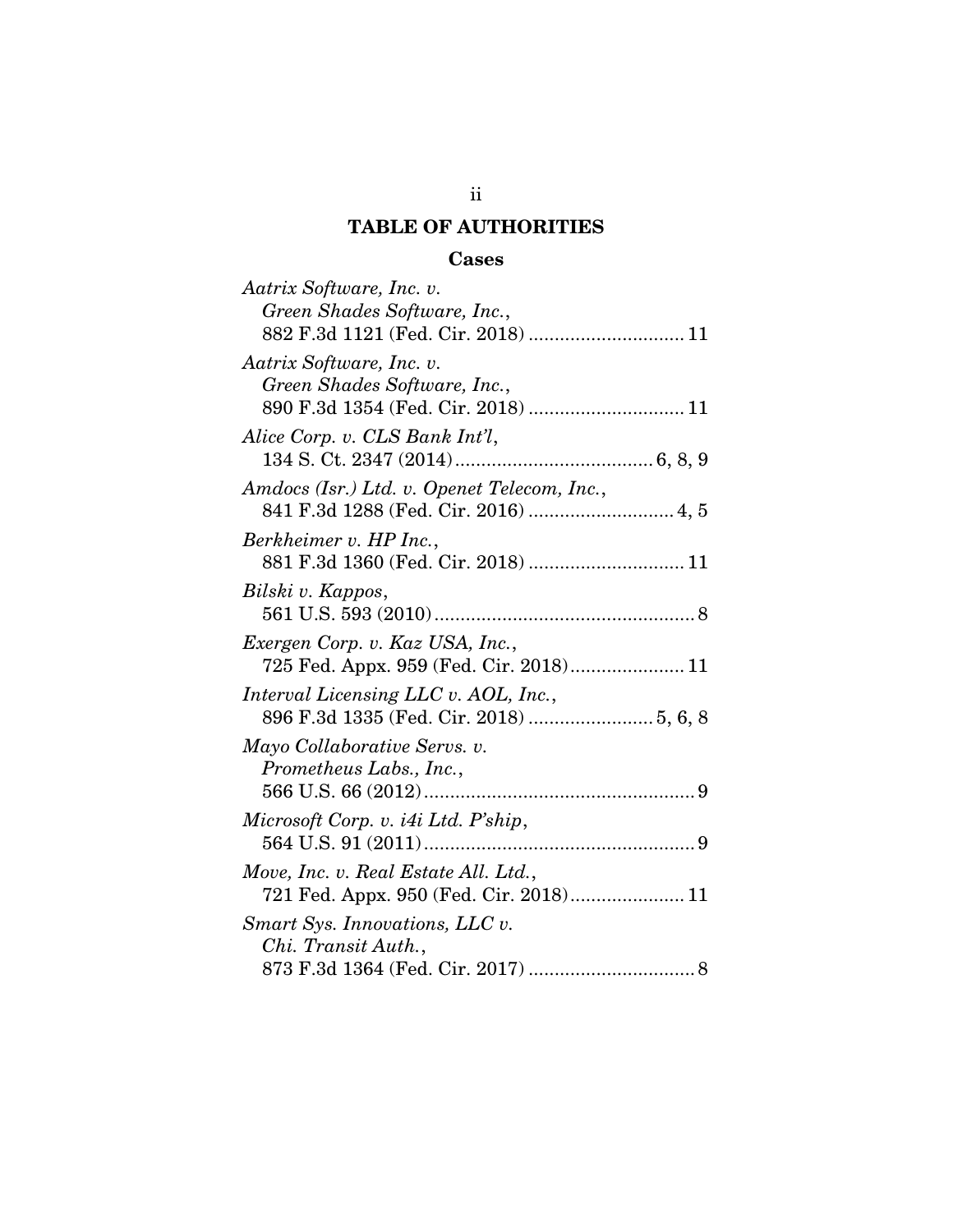| Teva Pharm. USA, Inc. v. Sandoz, Inc., |  |
|----------------------------------------|--|
|                                        |  |
| In re TLI Comme'ns LLC Patent Litig.,  |  |
|                                        |  |
| Visual Memory LLC v. NVIDIA Corp.,     |  |
|                                        |  |

## **Statutes**

iii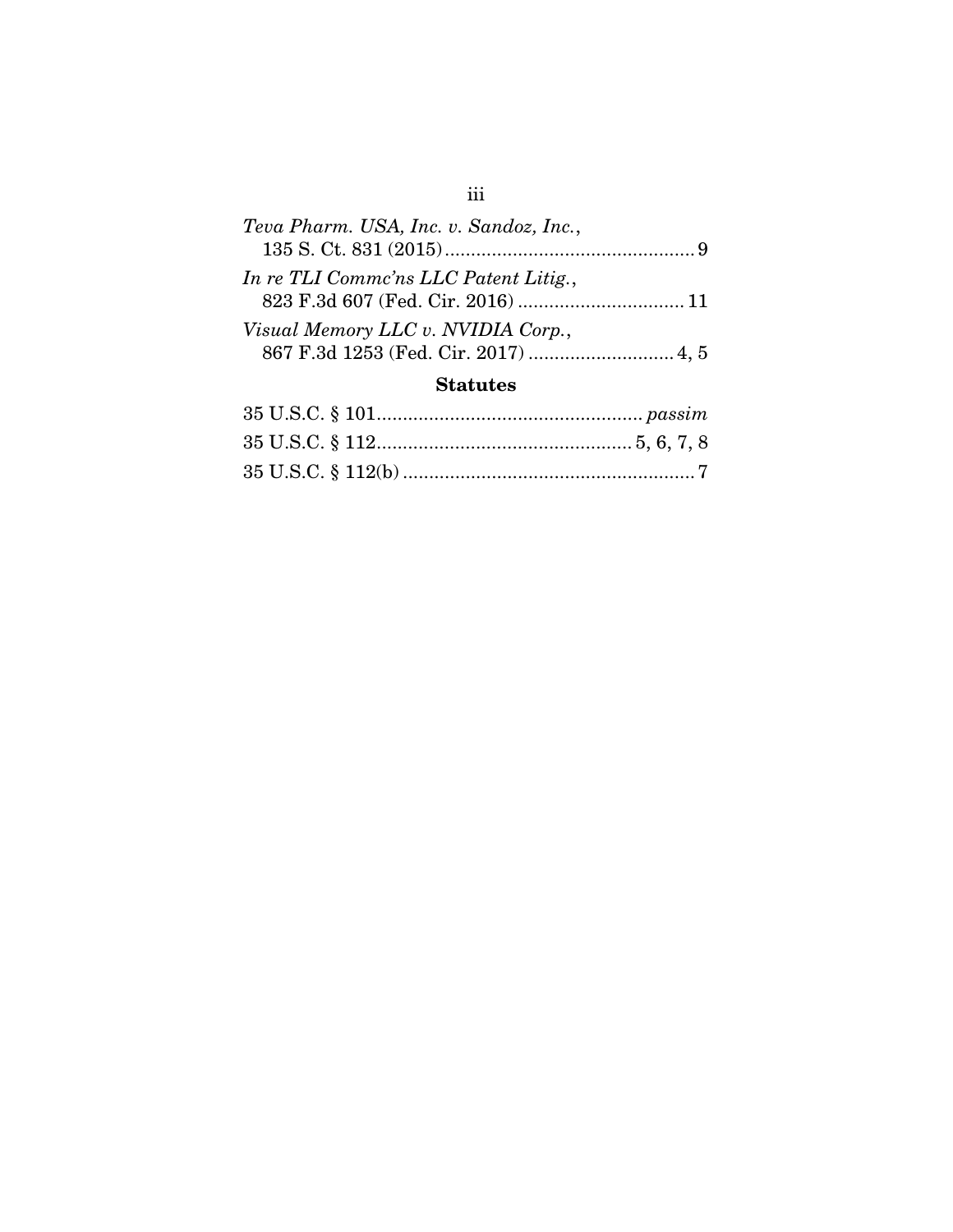#### INTRODUCTION

Respondents' brief in opposition confirms *both* that the Federal Circuit's approach to construing Section 101 of the Patent Act, 35 U.S.C. § 101, is inconsistent *and* that this case cleanly tees up two fundamental (and often outcome-determinative) questions on which the Federal Circuit is internally divided. Although respondents attempt to portray intra-circuit harmony in the Federal Circuit's Section 101 cases, numerous members of that court have proclaimed that the court's Section 101 doctrine is impossible to apply in a coherent and consistent manner—and numerous judges have pleaded for intervention from a higher authority. Indeed, this case presents a perfect opportunity for this higher authority to step in and restore order.

### I. The First Question Presented Warrants Review.

As explained in the petition (Pet. 25-26), review of the first question presented is necessary to resolve an entrenched—and often outcome-determinative divide among Federal Circuit panels about whether Section 101 requires that a patent's claims, read in isolation, recite in full the specific means of achieving the innovation. Respondents are simply incorrect (BIO 16-19) that any disagreement among (and within) Federal Circuit panels reflects nothing more than casespecific disagreements about claim construction.

Judge after judge from the Federal Circuit has bemoaned that court's inconsistent approach to resolving Section 101 challenges. This Court should grant review of the first question presented to resolve disagreement among those judges about an interpretive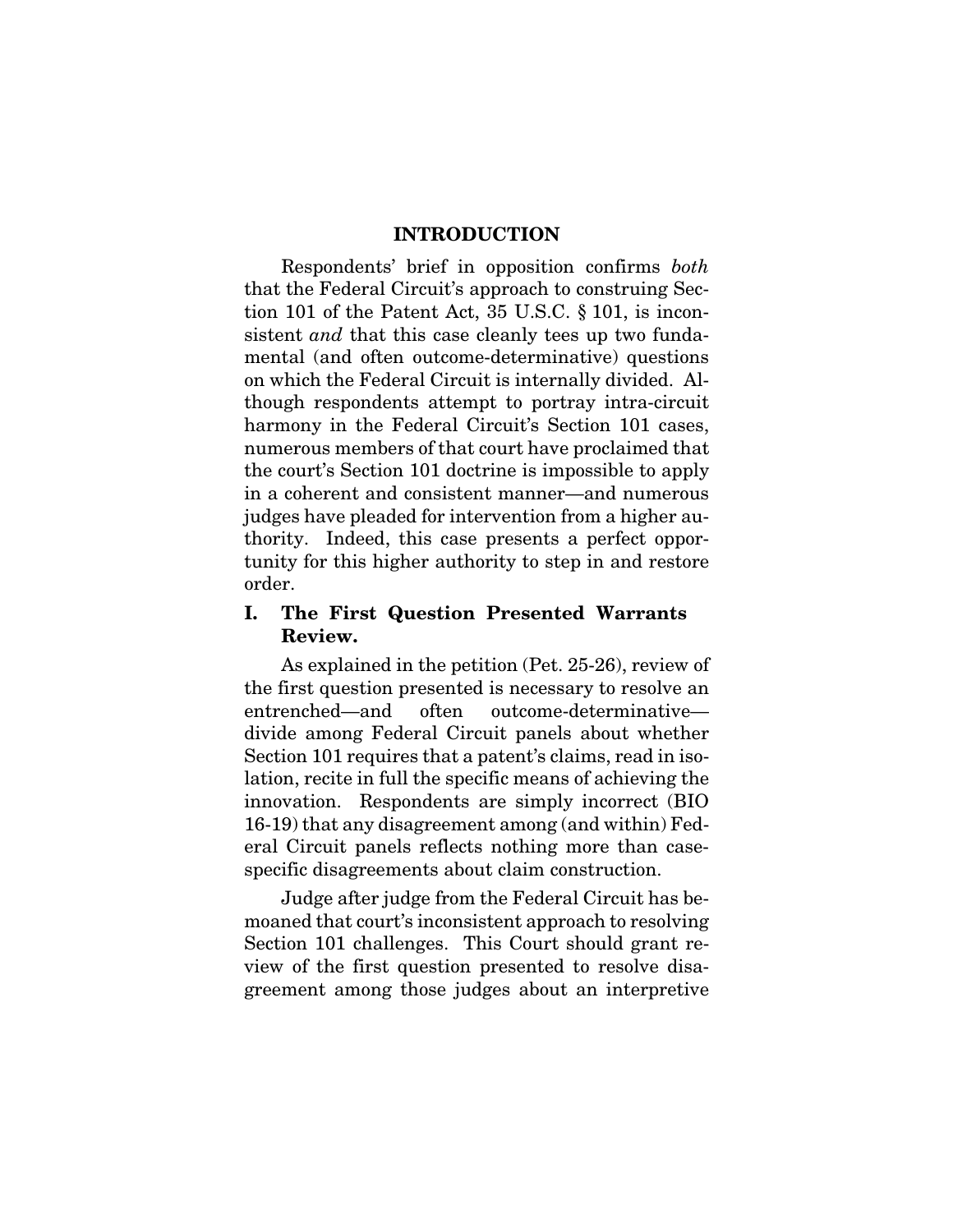question that is fundamental to *every* Section 101 challenge.

A. Respondents attempt to wave away the first question presented by casting the dispute in this case as one of claim construction. But that argument is flatly refuted by the opinion below.

As respondents themselves point out, the panel considered the claims as construed by the district court, which adopted TWM's proposed construction with respondents' acquiescence. Pet. App. 26a. In other words, there was *no disagreement* among the parties or the courts below about how the asserted claims should be construed. Instead, the outcome of the case turned on whether those construed claims, read in isolation, fully described the "specific means or method" of achieving the innovation in the invention. *Id.* at 10a-15a. The district court and court of appeals both recognized that each patent's specification describes a "technological innovation" in the recited system architecture. *Id.* at 13a, 32a. As construed, the asserted claims incorporated that inventive concept by describing the function and components of the scalable architecture: "directing a portion of the routing path taken by the stream of packets from one of a designated group of intermediate computers to the user in response to one or more signals from the user selecting the stream." *Id.* at 11a (quoting C.A. J.A. 600). The court of appeals recognized that the claims incorporated the components of the innovative architecture (*e.g.*, the intermediate computers), *see id.* at 12a—but in the next breath, rejected the claims as ineligible because the claims were drafted using what the court viewed as "generic functional language" rather than setting out in full a specific means or method of using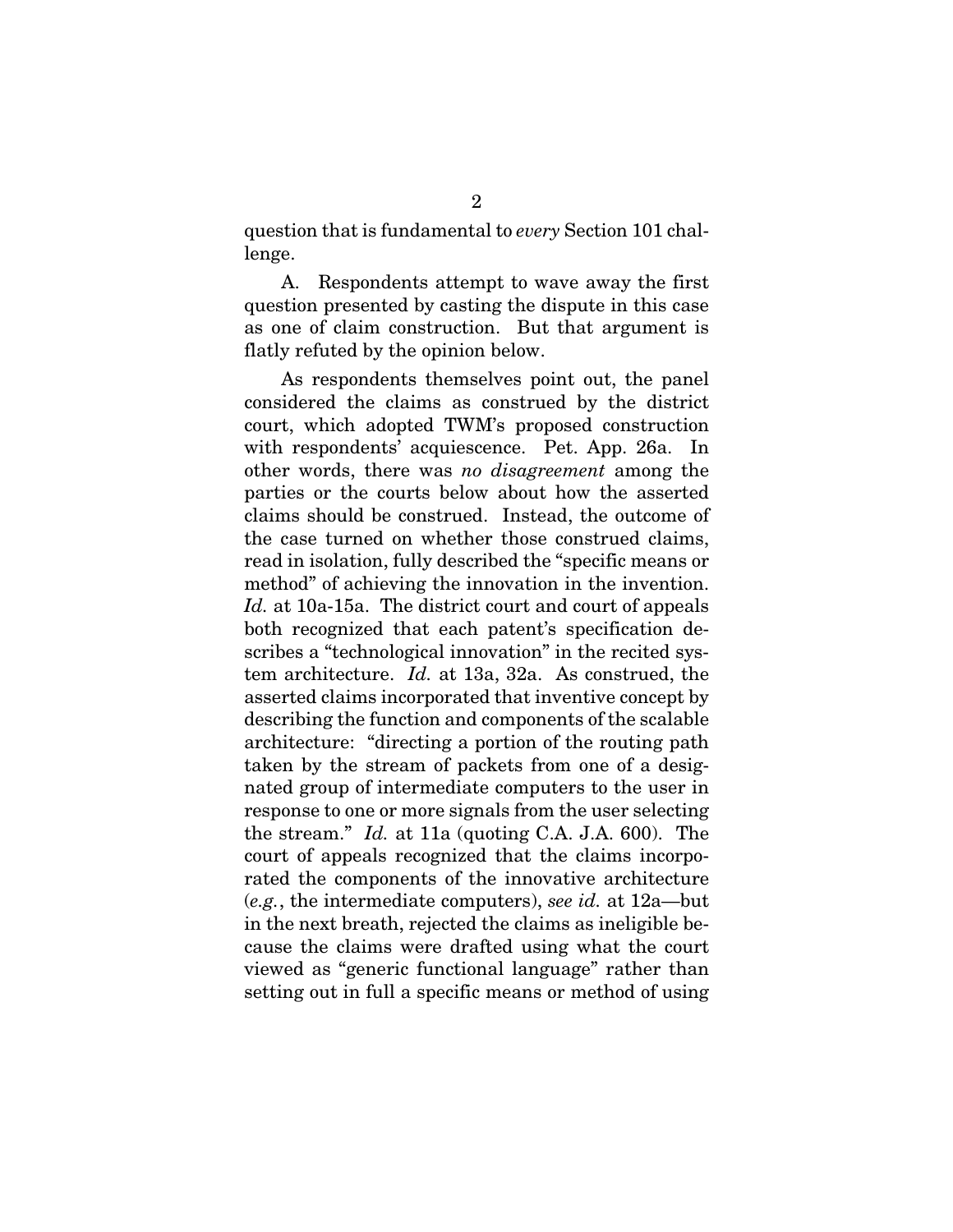those components to achieve the patents' innovation, *id.* at 13a-14a.

Respondents conspicuously decline to address the language of the court of appeals' opinion itself. The court explained in no uncertain terms that it invalidated the patent claims on the ground that the claims are "missing an inventive concept" for purposes of the Section 101 analysis even though the innovation was described in detail in the written description because, in the panel's view, the claims themselves were insufficiently specific about the precise means or method of achieving the innovation. Pet. App. 13a. Rather than explaining how those statements reflect respondents' view of the court's decision, respondents simply ignore them.

Respondents contend (BIO 14) that the court of appeals "considered the written description at some length"—but the court's consideration of the written description was confined to the introductory section of its opinion, Pet. App. 1a-3a, and entirely excluded from its "[d]iscussion" and resolution of the legal issues, *id.* at 9a-18a. More to the point, the court's consideration of the written description *confirms* that its later legal analysis considered the claims in isolation without reference to the written description. In invalidating the claims, the court concluded that the construed claims' reference to "intermediate computers" was generic and did not capture the innovative architecture set out in the written description. *Id.* at 11a-12a, 14a. But the court could reach that conclusion *only* by both ignoring the written description (which identifies the use of the intermediate computers as part of the innovative scalable architecture) and by employing a specificity standard that has no place in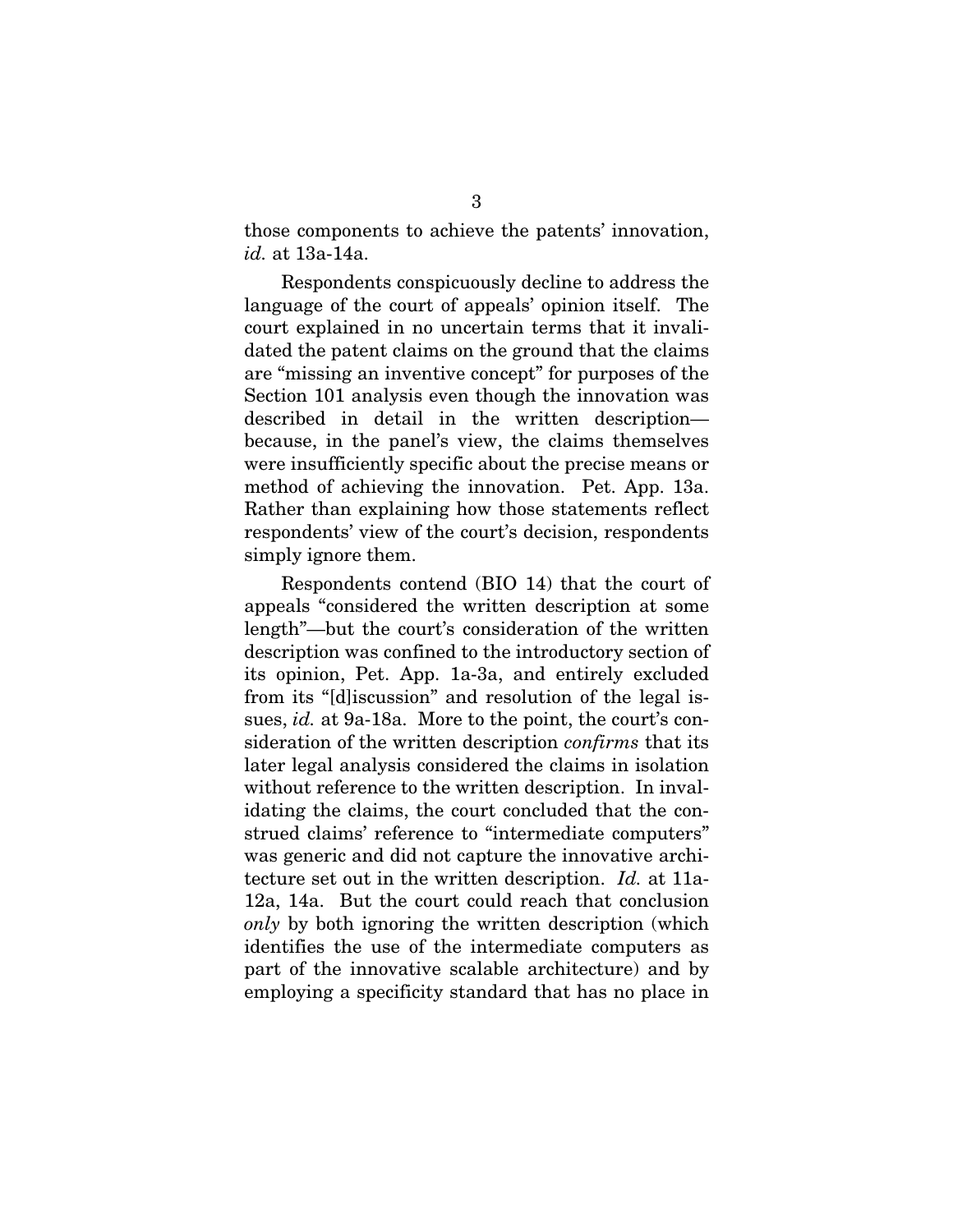the Section 101 analysis, *see* pp. 4-8, *infra*. The court itself explained that the patents' written description sets out an innovative "scalable architecture" that uses "primary server[s]" and "media server[s]" situated between the sender of information and the receiver—*i.e.*, intermediate computers—to improve delivery of real-time information over the Internet. Pet. App. 3a & fig. 1. But the court refused to consider that innovative architecture when examining the claims because the architecture, though referenced in the construed claims, was not fully and specifically set forth in the claims themselves. *Id.* at 13a-15a. Respondents' characterization of the decision below therefore must be rejected.

B. Respondents are fundamentally wrong (BIO 16-19) that all other Federal Circuit panels have approached Section 101 in the same manner as the panel below. The court of appeals in this case held that Section 101 requires that asserted claims themselves set out "a specific means or method" of achieving a purported innovation. Pet. App. 10a. Other panels of the Federal Circuit—including in other decisions from which two of the judges who authored the decision below *dissented*—have expressly (and correctly) rejected importing such a "specific means or method" inquiry into the Section 101 analysis. The conflict is stark indeed.

As explained in the petition (Pet. 18-19), panel members Reyna and Hughes premised the outcome of this case on a legal rule that each had previously advanced in a *dissenting* opinion—and that had been rejected by the majorities in those earlier cases. *See Visual Memory LLC v. NVIDIA Corp.*, 867 F.3d 1253, 1263 (Fed. Cir. 2017) (Hughes, J., dissenting); *Amdocs*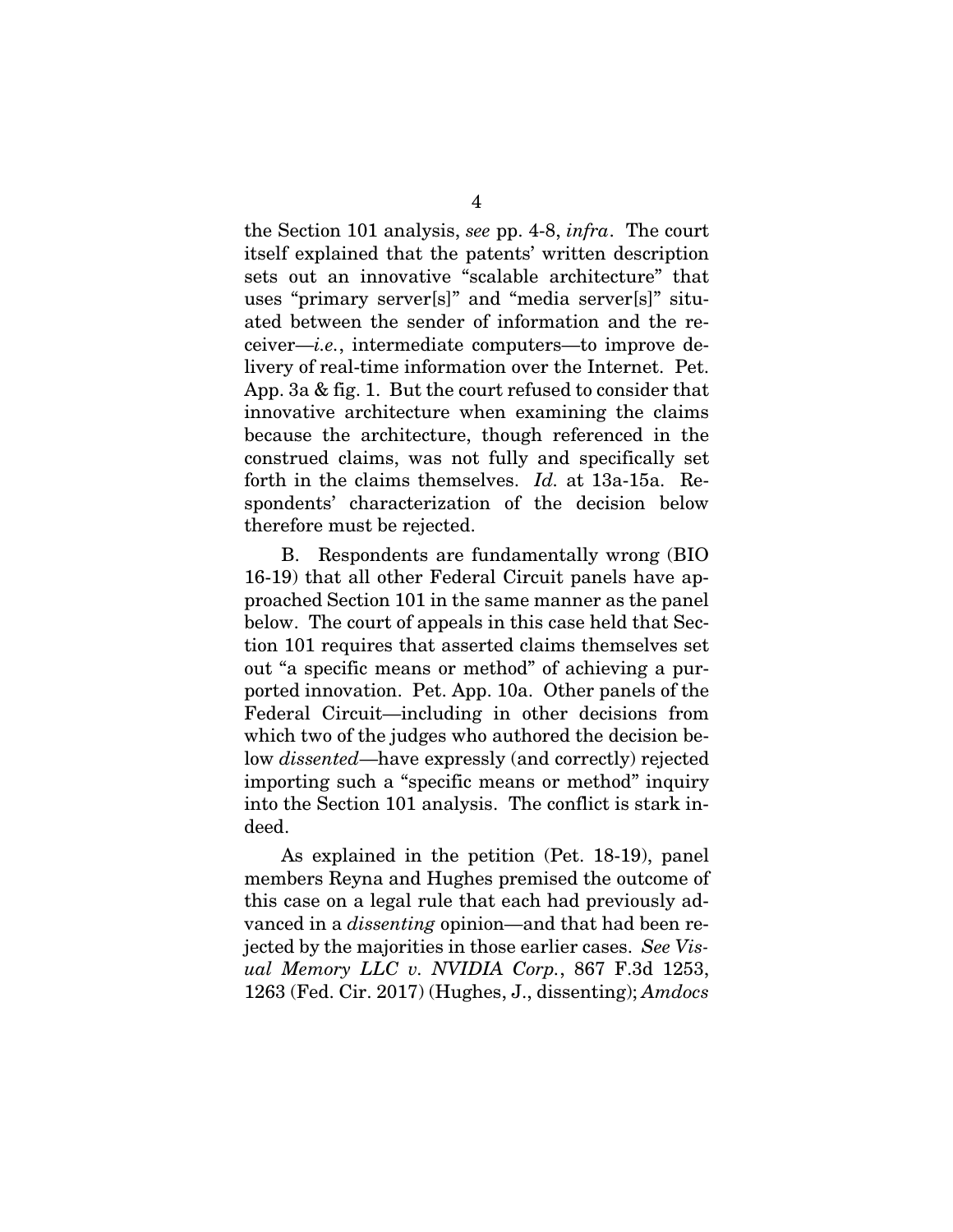*(Isr.) Ltd. v. Openet Telecom, Inc.*, 841 F.3d 1288, 1312, 1317 (Fed. Cir. 2016) (Reyna, J., dissenting), *cert. denied*, 138 S. Ct. 469 (2017). In *Amdocs*, Judge Reyna viewed the asserted claims as ineligible under Section 101 because the claims failed to recite the specific means of achieving the innovative result. 841 F.3d at 1312-1314 (Reyna, J., dissenting). The majority rejected Judge Reyna's requirement that the "claim at issue itself explicitly states the necessary 'means,'" explaining that that "is not now the law, either in statute or in court decision" and noting that concerns about whether a patent sufficiently explains the "means" of achieving an innovation are dealt with in 35 U.S.C. § 112, not Section 101. 841 F.3d at 1295. In *Visual Memory*, Judge Hughes similarly would have held that Section 101 requires a "specific means or method" that he found lacking in the claims at issue, 867 F.3d at 1263 (Hughes, J., dissenting)—and the majority in that case rejected his view, *id.* at 1260-1261 (majority opinion).

Respondents attempt to brush off the intra-circuit conflict by focusing on the details of each case and ignoring the announced legal rules. But to determine whether there is in fact a conflict, this Court need not take petitioner's or respondents' word for it—the Court need only read the words of Federal Circuit judges. To wit, Judge Plager recently explained that "[t]here is little consensus among trial judges (or appellate judges for that matter) regarding whether a particular case will prove to have a patent with claims directed to an abstract idea, and if so whether there is an 'inventive concept' in the patent to save it." *Interval Licensing LLC v. AOL, Inc.*, 896 F.3d 1335, 1354-1355 (Fed. Cir. 2018) (Plager, J., concurring-in-part and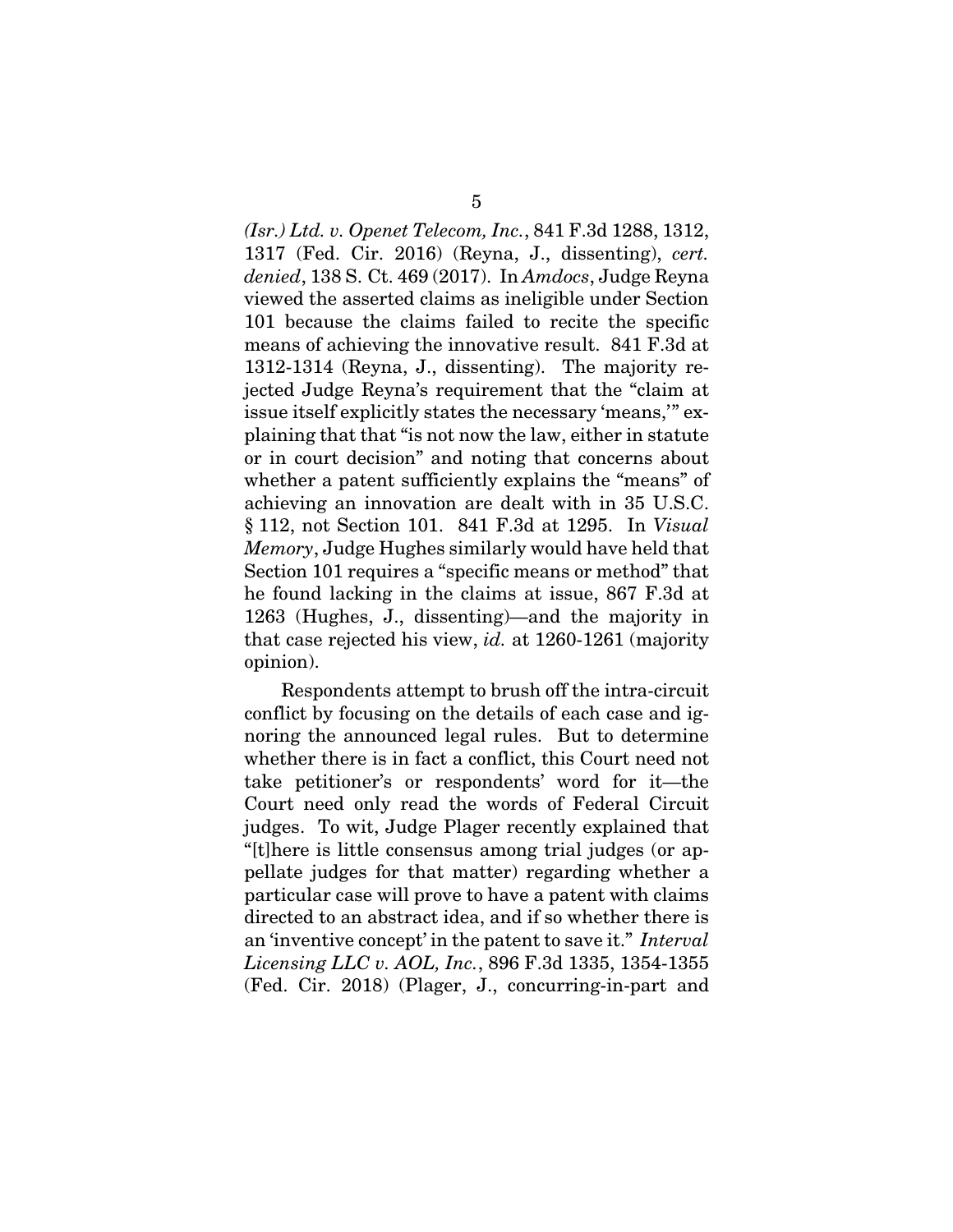dissenting-in-part). Judge Plager bemoaned uncertainty in Section 101 doctrine about whether, in the "search for [a] significantly more 'inventive concept'" in the second step of the analysis discussed in *Alice Corp. v. CLS Bank International*, 134 S. Ct. 2347 (2014), a court is "limited to the limitations of a particular claim" or whether "the written description and the scope of other claims in the patent come into play." 896 F.3d at 1352; *see also* Pet. 20 (identifying other cases employing conflicting approaches to this question).

C. Respondents' defense of the merits of the decision below also should be rejected. Respondents devote nearly four pages of their brief (BIO 11-15) to arguing that this Court has focused on patent claims, rather than the written description, when determining eligibility under Section 101. Of course, every court must focus on asserted claims when deciding questions of validity, eligibility, and infringement. But the question presented here asks in part whether a court must focus *only* on construed claims when determining whether they are directed to an abstract idea. As explained in the petition (Pet. 21-25), neither this Court's decisions nor the text of the Patent Act supports the type of narrow focus employed by the court of appeals.

Tellingly, respondents do not even attempt to respond to TWM's statutory argument. As explained in the petition (Pet. 21-25), Congress directed in the Patent Act that eligibility under Section 101 should focus on whether the invention is directed to eligible subject matter or is instead directed to an abstract idea. 35 U.S.C. § 101. Section 112, in turn, makes clear that the required "specification" describing the invention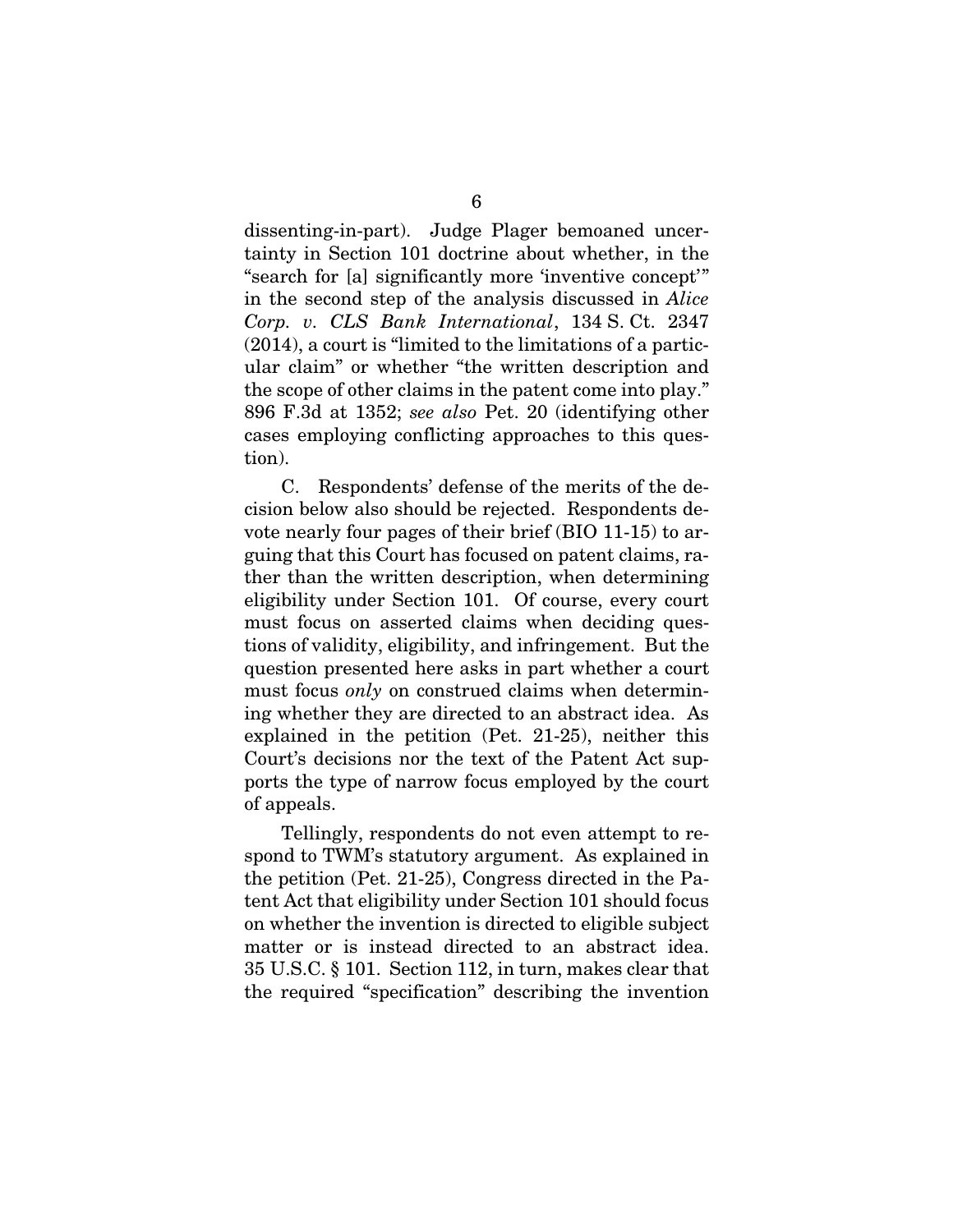includes both the written description and the concluding claims. *Id.* § 112. To be sure, the Patent Act requires that the written description conclude with claims "particularly pointing out and distinctly claiming the subject matter which the inventor . . . regards as the invention," *id.* § 112(b)—and a single patent can include claims that are valid and claims that are ultimately determined to be invalid. But where a patent describes an invention that is eligible under Section 101, its claims should not fall *under Section 101* for failure to specify in sufficient detail the means of achieving or implementing the invention. Such questions of enablement or definiteness, like questions of infringement, properly focus on construed claims and are separate inquiries from the eligibility inquiry under Section 101. When the court of appeals held in this case that the asserted claims are directed to abstract ideas because they lack a sufficiently detailed description of the "specific means or method" of achieving the innovation, Pet. App. 10a, the court improperly conflated the Section 112 inquiry with the Section 101 inquiry (and failed to undertake the legal and factual analysis Section 112 requires).

Indeed, this case is a perfect example of how some Federal Circuit panels premise Section 101 holdings on Section 112 considerations. The court below held that the construed claims are ineligible under Section 101 because the reference to intermediate computers was insufficiently definite to capture the innovative architecture involving intermediate computers that the written description concededly captured. Pet. App. 13a-15a. Respondents' silence on the statutory argument therefore is not surprising because respondents benefit in this case from the Federal Circuit's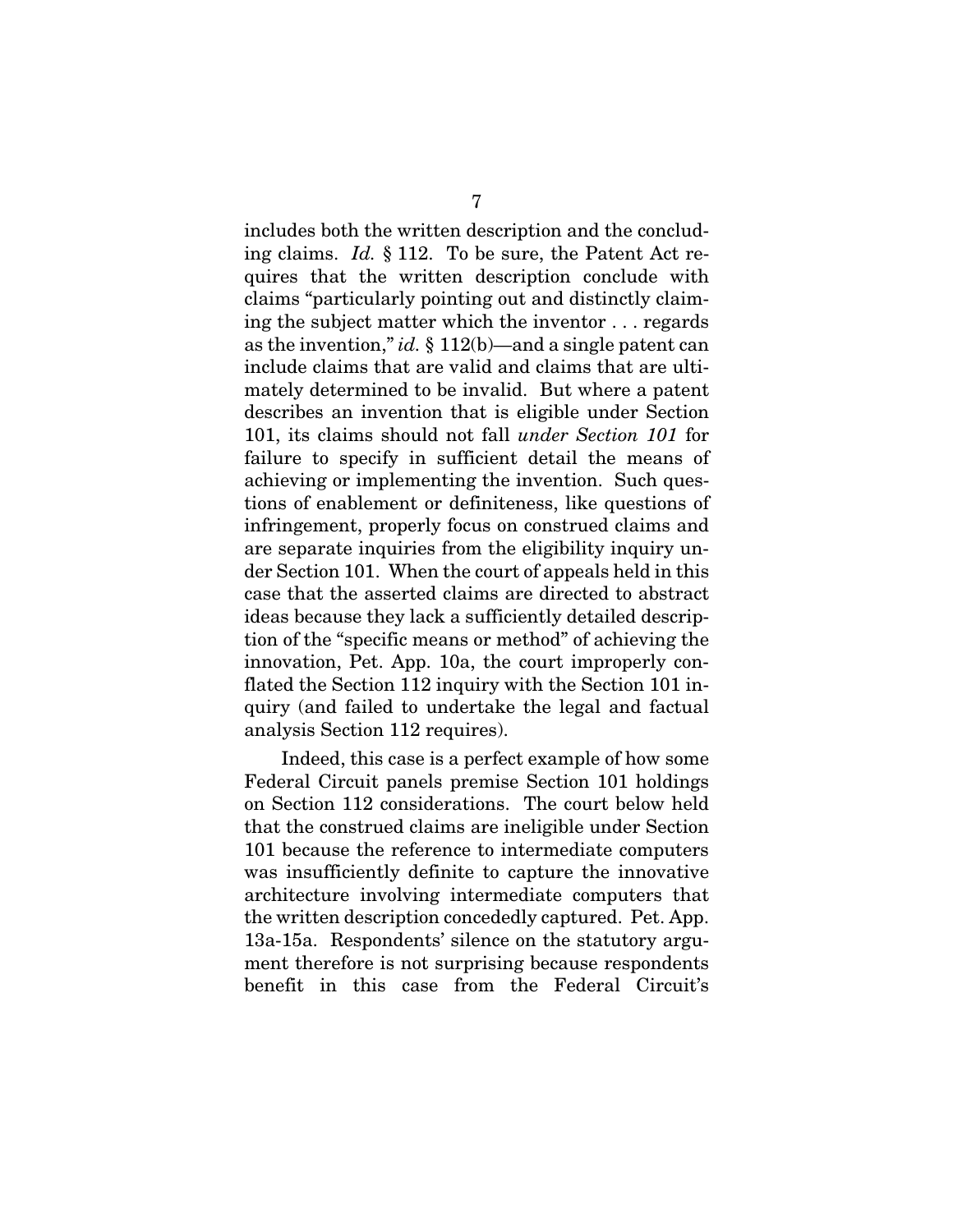improper importation of Section 112 concerns about enablement and definiteness into the Section 101 inquiry. But the patent system as a whole does not benefit—and that is not how Congress wrote the Patent Act.

Although respondents try to paint a rosy picture of the Federal Circuit's Section 101 case law, the court's judges have repeatedly complained that the doctrine, as it has developed since *Alice*, is "almost impossible to apply consistently and coherently," *Smart Sys. Innovations, LLC v. Chi. Transit Auth.*, 873 F.3d 1364, 1377 (Fed. Cir. 2017) (Linn, J., dissenting in part and concurring in part)—and that it is "near impossible to know with any certainty whether [an] invention is or is not patent eligible," *Interval*, 896 F.3d at 1348 (Plager, J., concurring-in-part and dissenting-in-part). *See* Pet. 3-4. This Court's clarification about the proper role of Section 101 as a threshold determination of eligibility rather than a cure-all assessment of validity would go a long way towards setting the Section 101 ship right. *See Bilski v. Kappos*, 561 U.S. 593,  $620 \& n.2$  (2010) (Stevens, J., concurring in the judgment) (responding to contention that a patent "application is phrased broadly" by explaining that "claim specification is covered by § 112, not § 101; and if a series of steps constituted an unpatentable idea merely because it was described without sufficient specificity, the Court could be calling into question some of our own prior decisions").

### II. The Second Question Presented Warrants Review.

Review of the second question presented is also warranted. This Court has made clear that the second *Alice* step requires resolution of fundamental factual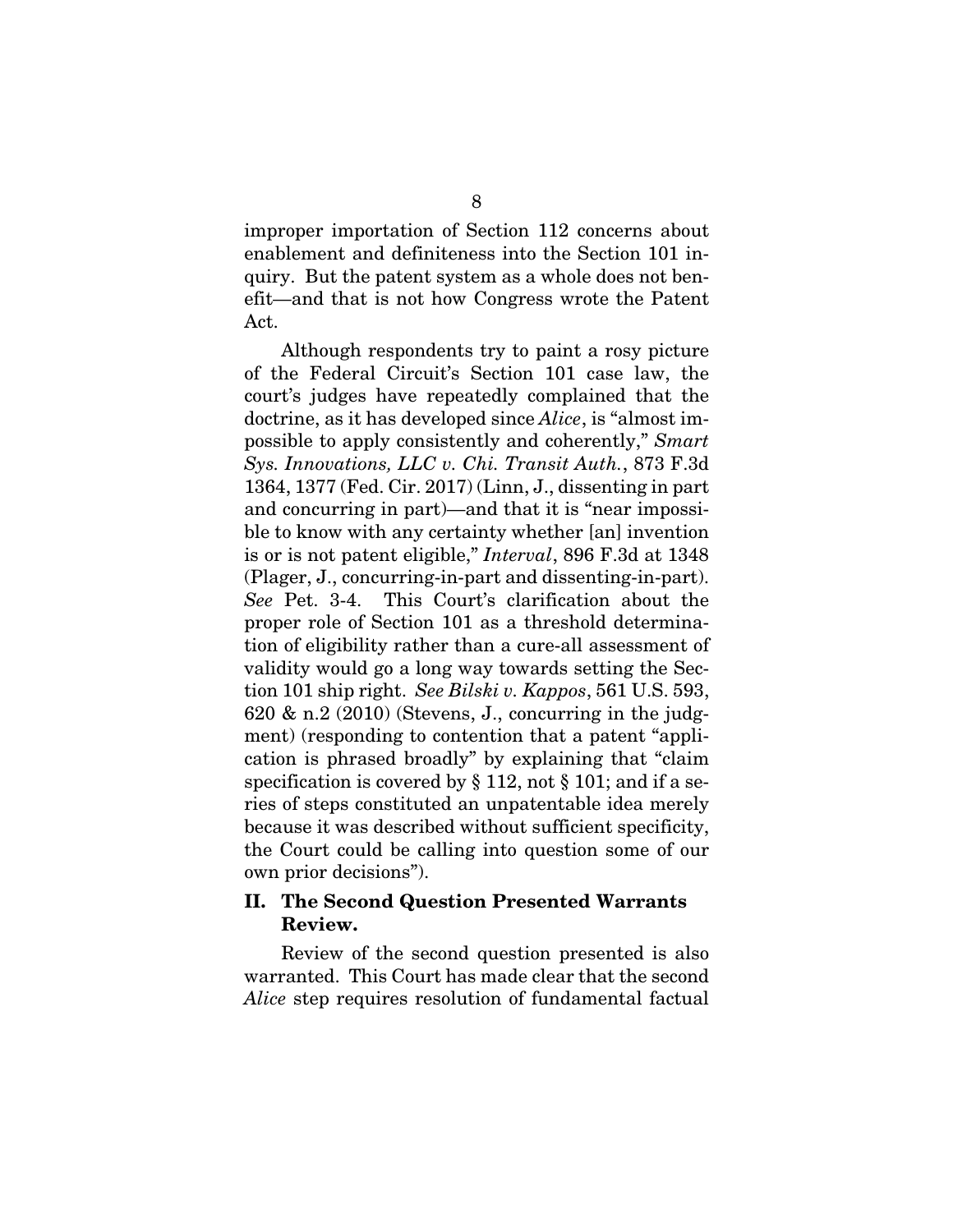questions, including whether the patent involves something more than "'well-understood, routine, conventional activit[ies]' previously known to the industry." *Alice*, 134 S. Ct. at 2359 (quoting *Mayo Collaborative Servs. v. Prometheus Labs., Inc.*, 566 U.S. 66, 79 (2012)) (alteration in original); *see Microsoft Corp. v. i4i Ltd. P'ship*, 564 U.S. 91, 96 (2011) (explaining that such determinations are factual). But different Federal Circuit panels employ conflicting approaches to resolving those factual questions. Some panels require that such questions, when disputed, be resolved in the usual way—*viz.*, through the weighing of evidence rather than on a motion to dismiss or for summary judgment. Other panels, like the panel in this case, simply resolve such factual disputes on their own, without even a whisper of evidentiary support.

Federal judges who are not experts in the subject matter of the patents they are reviewing are in no position to make a well-informed hindsight judgment about the state of the relevant art at the time the patent was issued or about whether the invention is in fact innovative or instead is merely routine or conventional. That type of determination is factual and, at least when disputed, must be based on evidence. *See Teva Pharm. USA, Inc. v. Sandoz, Inc.*, 135 S. Ct. 831, 841 (2015). The lack of uniformity among Federal Circuit panels on this question injects destabilizing uncertainty into a private-property regime. Because the Federal Circuit has turned away pleas to eliminate that uncertainty, this Court's intervention is necessary.

Respondents contend (BIO 19-28) both that the second question presented is not actually presented here and that all Federal Circuit panels agree about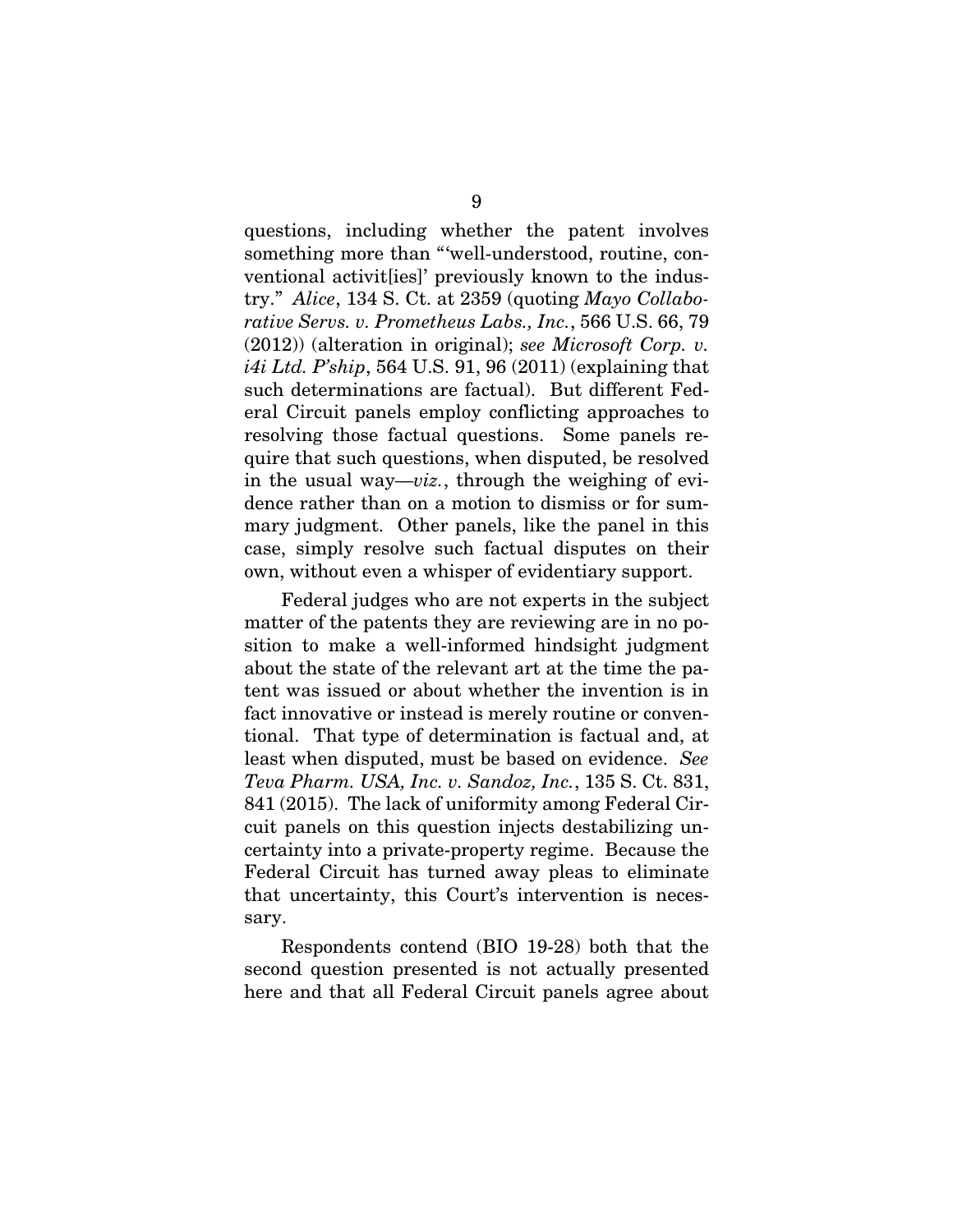how to treat subsidiary factual questions in Section 101 cases. Respondents are wrong on both counts and, remarkably, respondents' own arguments go a long way towards proving TWM's point that the second question presented often is outcome-determinative and is the subject of an intra-circuit conflict.

First, respondents get it exactly backward when they argue (BIO 20, 27-28) that the court of appeals did not resolve any question of fact. The crux of the panel's decision was that the inventive concept recited in the written description was not captured by the claims *because* the claims recited only "*conventional* computer and network components operating according to their *ordinary* functions." Pet. App. 17a (emphases added); *id.* at 14a ("The claim uses a conventional ordering of steps" "with conventional technology."). Whether the recited architecture, including the use of intermediate computers, is conventional or ordinary is a question of fact—but the panel did not rely on *any* evidence to support its factual determinations. Worse than that, the court of appeals affirmed the district court's refusal to allow TWM to introduce evidence about whether, in fact, the ordering of steps recited in the patents was innovative. Defying logic, the court of appeals simultaneously held that the invention is ineligible under Section 101 because it is conventional (*i.e.*, not novel) and that TWM's proffered evidence was irrelevant because it addressed whether the invention was novel.

Second, as illustrated by the decision below, different Federal Circuit panels employ directly contradictory approaches to resolving subsidiary factual questions in Section 101 cases. Some, like the panel in this case, simply decide on their own whether the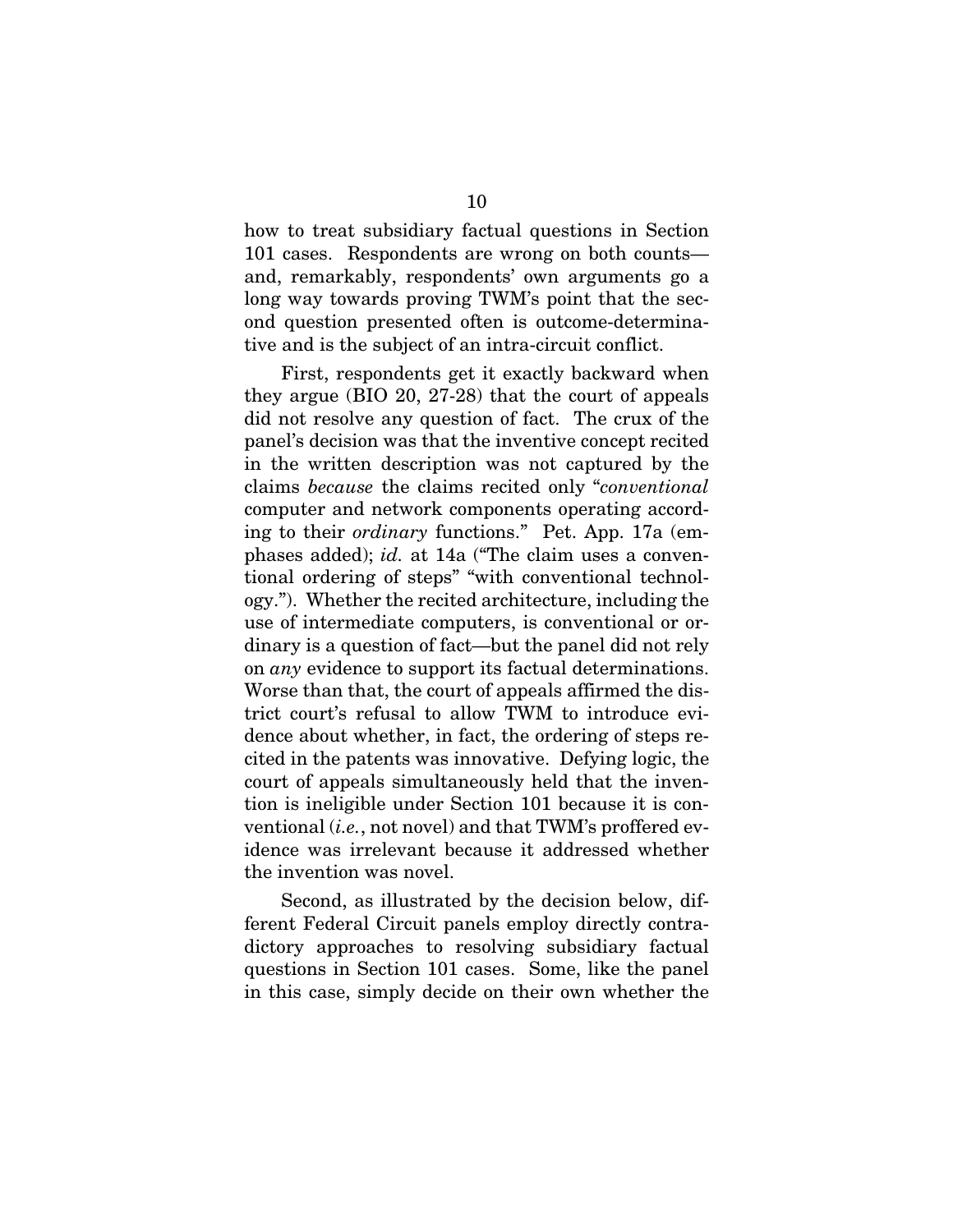claimed invention is routine, conventional, or well known. *See*, *e.g.*, Pet. App. 13a-17a; *In re TLI Commc'ns LLC Patent Litig.*, 823 F.3d 607, 613-615 (Fed. Cir. 2016); *see also Aatrix Software, Inc. v. Green Shades Software, Inc.*, 890 F.3d 1354, 1368 (Fed. Cir. 2018) (Reyna, J., dissenting from the denial of the petition for rehearing en banc) ("A § 101 patent eligibility determination can be resolved without the need to look beyond the four corners of the patent" and underlying factual "determination[s] can be made based solely on the claims and written description."). In contrast, other panels correctly hold that what is "wellunderstood, routine, and conventional to a skilled artisan at the time of the patent is a factual determination." *Berkheimer v. HP Inc.*, 881 F.3d 1360, 1365- 1369 (Fed. Cir. 2018); *see Exergen Corp. v. Kaz USA, Inc.*, 725 Fed. Appx. 959, 967 (Fed. Cir. 2018); *Aatrix Software, Inc. v. Green Shades Software, Inc.*, 882 F.3d 1121, 1126-1128 (Fed. Cir. 2018); *Move, Inc. v. Real Estate All. Ltd.*, 721 Fed. Appx. 950, 954 (Fed. Cir. 2018), *petition for cert. pending*, No. 18-252 (filed Aug. 24, 2018).

The second question presented thus is fundamental to resolving fairly the ever-increasing number of Section 101 challenges to patents previously thought to be well settled. Respondents attempt to paper over the intra-circuit conflict by asserting (BIO 25) that disputed factual questions can and should be resolved with reference to "judicially noticeable facts and common sense." But that is *exactly* the problem we ask this Court to correct. Federal Circuit panels should *not* be permitted to resolve disputed factual questions based on their own view of common sense and "judicially noticeable" facts about the state of the art at the